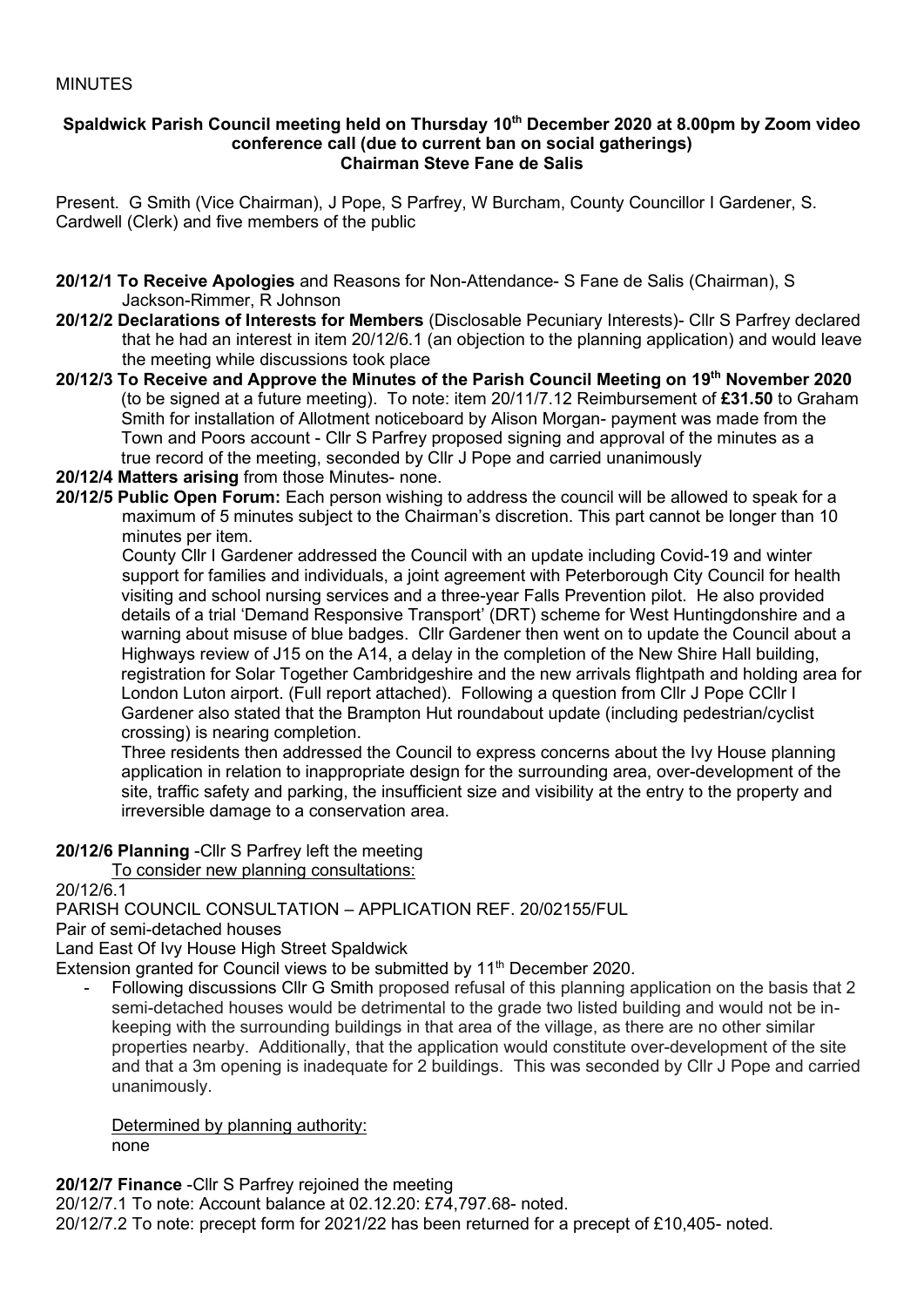20/12/7.3 Update regarding viewing access for the Clerk for the bank accounts- no new update- deferred.

- 20/12/7.4 Update from Clerk regarding bid for Huntingdonshire District Council's next Community Infrastructure Levy (CIL) funding round- Deadline for submission 14th December 2020- Clerk confirmed a bid for £15,000 has been submitted.
- 20/12/7.5 To note: CIL spending breakdown report to be returned by 31<sup>st</sup> Dec 2020 to HDC also to be put on website- Clerk to complete and return, then circulate confirmation.
- 20/12/7.6 Update from Clerk regarding costing for post for bus stop flag- following the update from C Cllr I Gardener regarding trialling requests for buses, it was decided to defer the item until further details are received.
- 20/12/7.7 To consider Citizens Advice Rural Cambs donation request towards the cost of operating their Service- following discussion Cllr G Smith proposed refusal of the request; this was seconded by Cllr S Parfrey and carried unanimously.
- 20/12/7.8 To consider purchase of replacement caps for play equipment mentioned in Wicksteed report- Hags minimum order is £25.00 so at least 23 caps would need to be ordered (to include delivery plus VAT)- following discussions, Cllr J Pope proposed purchase of the minimum order quantity; this was seconded by Cllr S Parfrey and carried unanimously. Clerk to arrange.
- 20/12/7.9 Following a tax code change, Clerk is under threshold for tax-HMRC reclaim requested for previous monthly payments made- Clerk confirmed the total has changed since last month but the request has been made and she is awaiting a reply.

# Expenditure for approval 10<sup>th</sup> December 2020:

- 20/12/7.10 Clerk's wages (Nov- Dec): **£262.12** (S.Cardwell: £262.12 (including £32.98 for ink cartridge), HMRC £0.00- Cllr J Pope proposed payment, seconded by Cllr W Burcham and carried unanimously.
- 20/12/7.11 Wicksteed invoice- Annual unaccompanied inspection completed at a cost of **£72.00** Cllr W Burcham proposed payment, seconded by Cllr J Pope and carried unanimously.
- 20/12/7.12 CAPALC invoice for budget training completed by Clerk-**£30** Invoice reference 2343- Cllr G Smith proposed payment, seconded by Cllr W Burcham and carried unanimously.
- 20/12/7.13 Reimbursement of Clerk for annual Zoom (Pro level) subscription payment at a cost of £119.90 + VAT **= £143.88**- Cllr J Pope proposed payment, seconded by Cllr S Parfrey and carried unanimously. It was noted that having a single meeting was infinitely preferable to multiple pauses to start a new Zoom meeting.
- 20/12/7.14 Total invoices for December-(Accounts 3006069330 & 3006069341- to be received- Clerk confirmed that no invoices have yet been received for December.

# **20/12/8 Assets – Provision/Maintenance**

- 20/12/8.1 Monthly Ferriman Road Play Area's Inspection- Clerk confirmed that the monthly check has been completed by Cllr S Fane de Salis.
- 20/12/8.2 To discuss grass-cutting on Fuller Close- update to be provided by Clerk- Thanks to D. Stowell for creating an updated grass-cutting map for sending to contractors. Clerk awaiting contact details for one further supplier and hopes to be able to provide quotes for discussion at the January meeting.

### **20/12/9 Highways, footpaths, byways, gritting bin, trees, etc.**

- 20/12/9.1 Progress update regarding the issue of motorcyclists using byways during winter months- signs require updating to prevent this- HDC investigating- Clerk confirmed no new update.
- 20/12/9.2 Progress update regarding the location of the Bus Stop on High Street (issue of parked vehicles) & the suggestion to add an additional stop on Stow Rd- deferred until an update is received regarding requesting of buses.
- 20/12/9.3 MVAS Flashing Speed Sign- For two of the four locations proposed by Cambridgeshire County Council it must be decided whether to install a fixed post or a moveable post and NAL socket following discussions regarding permanent bare posts and grass-cutting concerns, Cllr S Parfrey proposed purchase of the NAL sockets and moveable post for the two locations (and Clerk to progress this provided the sockets are no more than £500 each) ; this was seconded by Cllr J Pope and carried unanimously[.](https://www.google.co.uk/maps/@52.3410348,-0.3398215,3a,30y,276.49h,88.94t/data=!3m6!1e1!3m4!1s4Ym1-CEBusp9BW2RhypT_w!2e0!7i13312!8i6656)

# [https://www.google.co.uk/maps/@52.3410348,-](https://www.google.co.uk/maps/@52.3410348,-0.3398215,3a,30y,276.49h,88.94t/data=!3m6!1e1!3m4!1s4Ym1-CEBusp9BW2RhypT_w!2e0!7i13312!8i6656)

[0.3398215,3a,30y,276.49h,88.94t/data=!3m6!1e1!3m4!1s4Ym1-](https://www.google.co.uk/maps/@52.3410348,-0.3398215,3a,30y,276.49h,88.94t/data=!3m6!1e1!3m4!1s4Ym1-CEBusp9BW2RhypT_w!2e0!7i13312!8i6656)

[CEBusp9BW2RhypT\\_w!2e0!7i13312!8i6656](https://www.google.co.uk/maps/@52.3410348,-0.3398215,3a,30y,276.49h,88.94t/data=!3m6!1e1!3m4!1s4Ym1-CEBusp9BW2RhypT_w!2e0!7i13312!8i6656)

1 High St- For inbound traffic. On a post to be located between the gate in the wall and the telegraph pole. Options are a fixed post or a moveable post fitted into a NAL socket.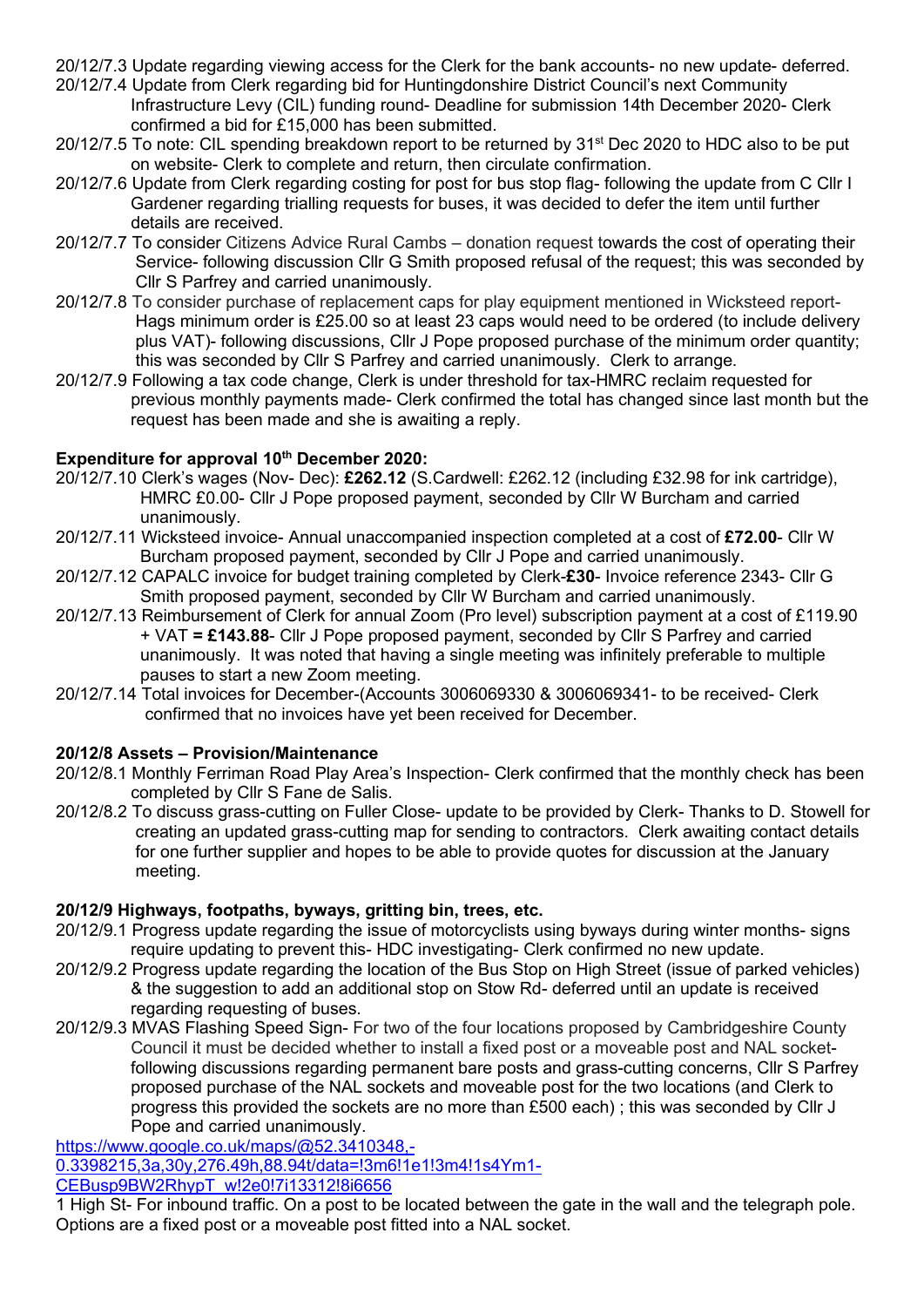[https://www.google.co.uk/maps/@52.3428911,-](https://www.google.co.uk/maps/@52.3428911,-0.3450861,3a,37.5y,293.01h,93.89t/data=!3m6!1e1!3m4!1sDxdELpvalYkmd9-qWrzO6g!2e0!7i13312!8i6656) [0.3450861,3a,37.5y,293.01h,93.89t/data=!3m6!1e1!3m4!1sDxdELpvalYkmd9](https://www.google.co.uk/maps/@52.3428911,-0.3450861,3a,37.5y,293.01h,93.89t/data=!3m6!1e1!3m4!1sDxdELpvalYkmd9-qWrzO6g!2e0!7i13312!8i6656) [qWrzO6g!2e0!7i13312!8i6656](https://www.google.co.uk/maps/@52.3428911,-0.3450861,3a,37.5y,293.01h,93.89t/data=!3m6!1e1!3m4!1sDxdELpvalYkmd9-qWrzO6g!2e0!7i13312!8i6656)

18 Thrapston Rd- For outbound traffic. On the lighting column on the left-hand side of the road near the culde-sac.

## [https://www.google.co.uk/maps/@52.3411547,-](https://www.google.co.uk/maps/@52.3411547,-0.345563,3a,75y,55.43h,94.96t/data=!3m6!1e1!3m4!1sCvAOze59t0Rmyh-yQafVAA!2e0!7i13312!8i6656)

[0.345563,3a,75y,55.43h,94.96t/data=!3m6!1e1!3m4!1sCvAOze59t0Rmyh-yQafVAA!2e0!7i13312!8i6656](https://www.google.co.uk/maps/@52.3411547,-0.345563,3a,75y,55.43h,94.96t/data=!3m6!1e1!3m4!1sCvAOze59t0Rmyh-yQafVAA!2e0!7i13312!8i6656) 6 Stow Rd- For inbound traffic. On the lighting column on the right-hand side of the road. The hazard warning sign may need to be temporarily removed to enable the MVAS bracket to be fitted to the column.

## [https://www.google.co.uk/maps/@52.3394991,-](https://www.google.co.uk/maps/@52.3394991,-0.3499246,3a,75y,19.11h,91.47t/data=!3m6!1e1!3m4!1sihp6qxuSIf393t2SWqBgTg!2e0!7i13312!8i6656)

[0.3499246,3a,75y,19.11h,91.47t/data=!3m6!1e1!3m4!1sihp6qxuSIf393t2SWqBgTg!2e0!7i13312!8i6656](https://www.google.co.uk/maps/@52.3394991,-0.3499246,3a,75y,19.11h,91.47t/data=!3m6!1e1!3m4!1sihp6qxuSIf393t2SWqBgTg!2e0!7i13312!8i6656) Stow Rd- For inbound traffic. On a post located after the lighting column with the two hazard warning signs on it, probably located the far side of the driveway on the left-hand side. Options are a fixed post or a moveable post fitted into a NAL socket.

20/12/9.4 Update regarding footpath reports received from M. Ager and discussed last meeting, also footpath 13 which runs diagonally from Easton to Spaldwick, leaving footpath 12- no further update from M. Ager, Clerk has emailed Zaria Bettles the County Footpath coordinator to chase.

## **20/12/10 Community Room**

- 20/12/10.1 To discuss reopening of the Community Room (documents for consideration circulated by Clerk.) Hire documents to be approved, actions to be completed prior to re-opening to be agreed and a list of cleaning products to be purchased in line with safety requirements- deferred.
- 20/12/10.2 PAT Testing update from Cllr Pope (deferred while closed)- deferred.
- 20/12/10.3 Update from Cllr Pope regarding timers for radiators in the Community room (deferred while closed)- deferred.
- 20/12/10.4 Further Discussion of Defibrillator- update from Cllr Parfrey, including grant application- Cllr S Parfrey confirmed that the application is in and that he has submitted the additional policies which were required. Cllr J Pope noted that Spaldwick fundraising have also offered to finance the defibrillator.
- **20/12/11** Update regarding official domain email addresses for the Council- deferred until in-person meetings can re-commence.
- **20/12/12** A previous request for the mobile Post Office van which visits local villages to come to Spaldwick, was denied. Barham and Wooley Parish Council are currently interested in requesting this service- to discuss whether Spaldwick Parish Council would like to reapply- Cllr S Parfrey proposed Spaldwick reapply, this was seconded by Cllr W Burcham and carried unanimously. Clerk to look into and contact Barham and Wooley accordingly.
- **20/12/13** To approve updated safeguarding policy- Cllr S Parfrey proposed approval, seconded by Cllr W Burcham and carried unanimously. Clerk to upload to website.
- **20/12/14** To approve updated Equal opportunities policy- Cllr S Parfrey proposed approval, seconded by Cllr W Burcham and carried unanimously. Clerk to upload to website.
- **20/12/15** Any items for the next edition of Spaldwick News- none.

### **20/12/16 Correspondence** (-previously circulated)- noted.

- 20/12/16.1 London Luton Airport (LLA) Arrival Flightpath Consultation Against Luton Airport Stack FAO Parish Councillors: 15<sup>th</sup> Nov 2020
- 20/12/16.2 Office for National Statistics: Census 2021- 16th Nov 2020

20/12/16.3 CCC: FW: Cambridgeshire and Peterborough leading the way with Vision Zero- 16<sup>th</sup> Nov 2020

20/12/16.4 District Council Support- 19th Nov 2020

20/12/16.5 Citizens Advice Rural Cambs – donation request- 20<sup>th</sup> Nov 2020

20/12/16.6 How to reduce carbon emissions and improve health in your area- 21st Nov 2020